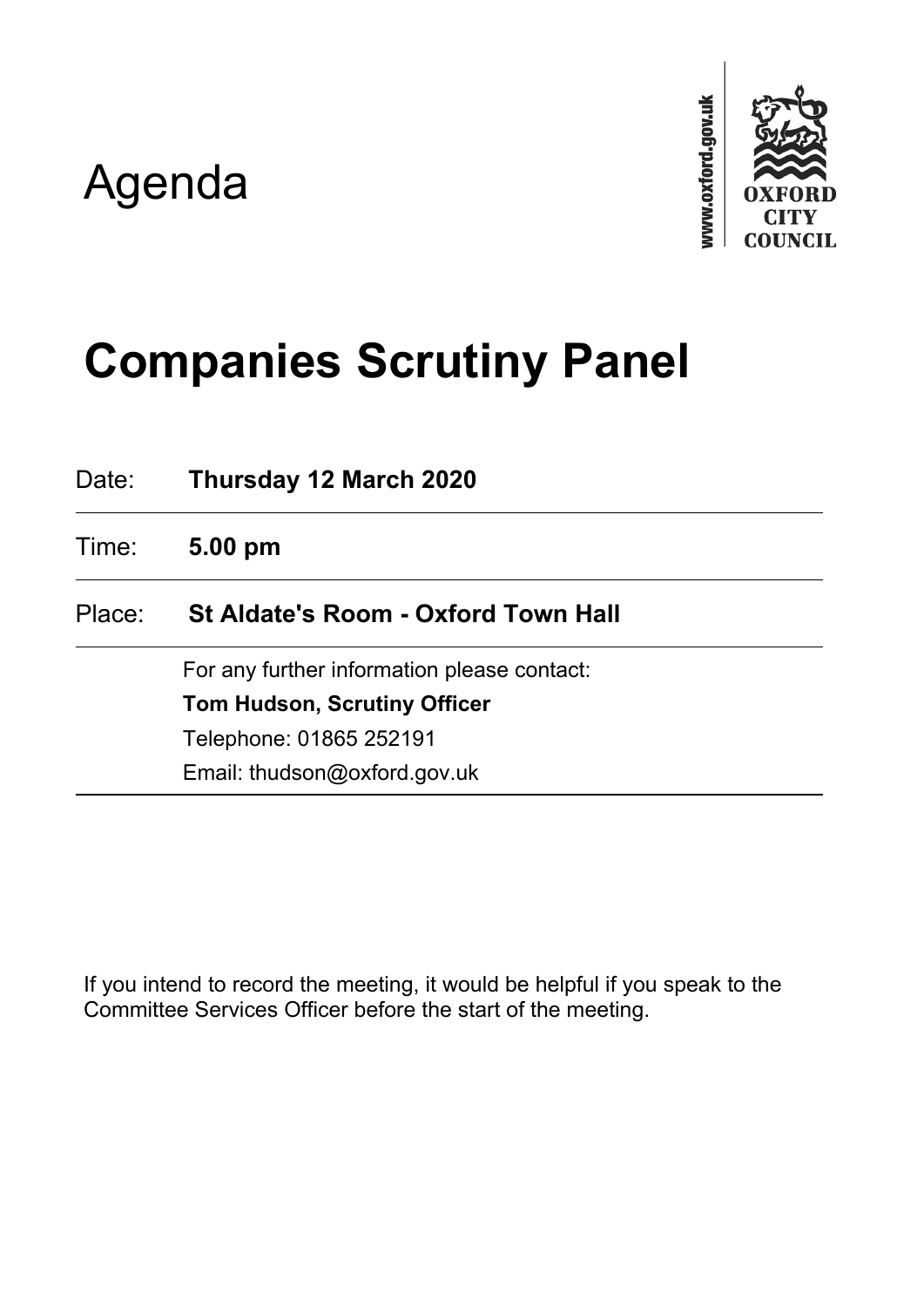## **Companies Scrutiny Panel**

## **Membership**

**Chair** Councillor James Fry

## **Vice Chair**

Councillor Tom Landell Mills Councillor Chewe Munkonge Councillor Craig Simmons

The quorum for this Committee is two, substitutes are not permitted.

### **Copies of this agenda**

Reference copies are available to consult in the Town Hall Reception. Agendas are published 6 working days before the meeting and the draft minutes a few days after. All agendas, reports and minutes are available online and can be:

- viewed on our website [mycouncil.oxford.gov.uk](https://www.oxford.gov.uk/info/20169/council_meetings)
- downloaded from our website
- viewed using the computers in the Customer Services, St Aldate's, or
- subscribed to electronically by registering online at [mycouncil.oxford.gov.uk](http://mycouncil.oxford.gov.uk/ielogon.aspx?lp=1&RPID=2852798&HPID=2852798&Forms=1&META=mgSubscribeLogon)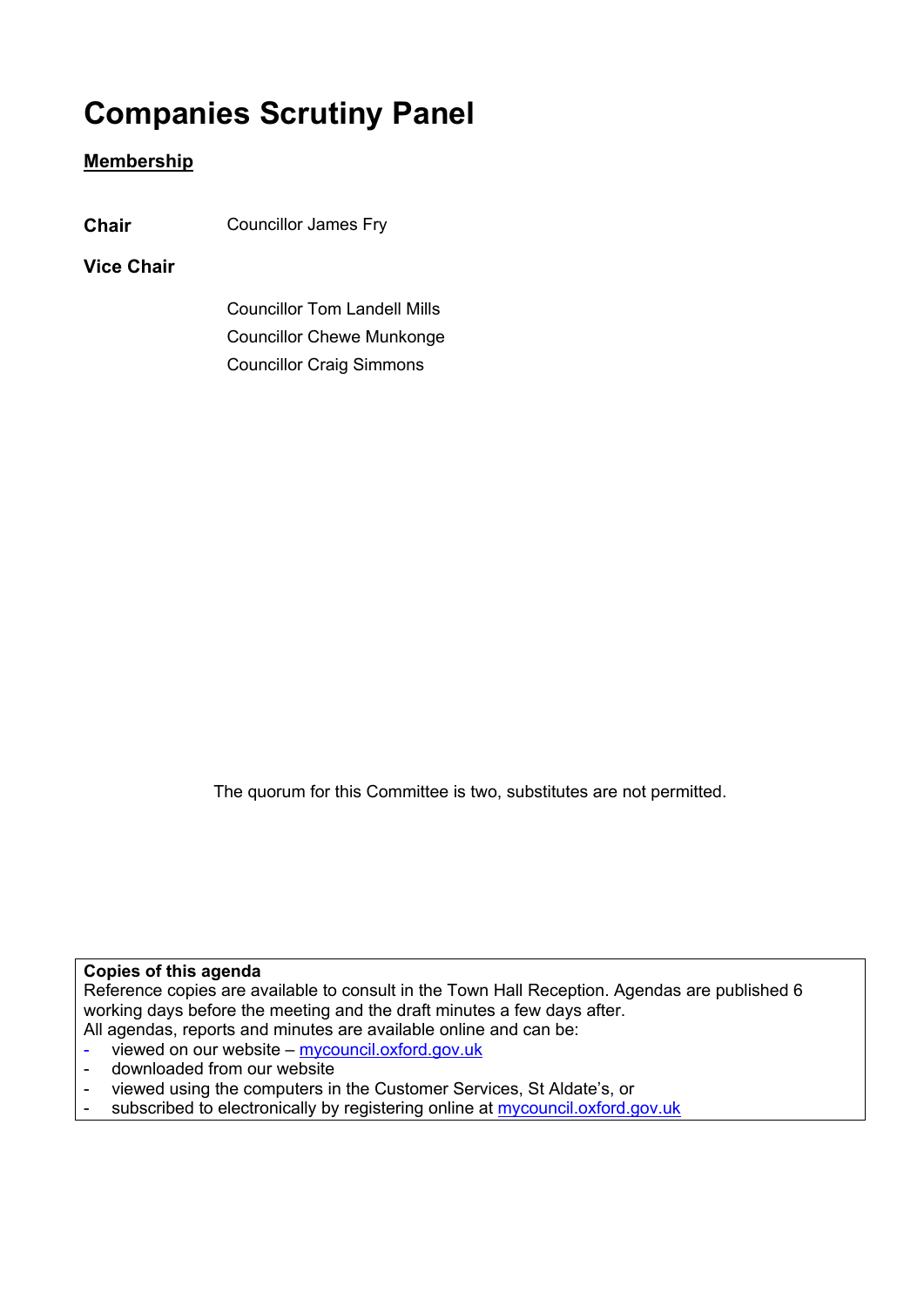## **AGENDA**

|              |                                                                                                                                                                                                                                                                                                                                                           | <b>Pages</b> |
|--------------|-----------------------------------------------------------------------------------------------------------------------------------------------------------------------------------------------------------------------------------------------------------------------------------------------------------------------------------------------------------|--------------|
| 1            | <b>APOLOGIES</b>                                                                                                                                                                                                                                                                                                                                          |              |
| $\mathbf{2}$ | <b>DECLARATIONS OF INTEREST</b>                                                                                                                                                                                                                                                                                                                           |              |
| 3            | <b>ITEMS TO BE CONSIDERED IN PRIVATE</b><br>Items to be considered in private - matters exempt from publication                                                                                                                                                                                                                                           | 7 - 16       |
|              | If the Panel wishes to exclude the press and the public from the meeting<br>during consideration of any of the items on the exempt from publication part<br>of the agenda or at any other point in the meeting, it will be necessary for the<br>Panel to pass a resolution to that effect.                                                                |              |
|              | The Panel may maintain the exemption if and so long as, in all the<br>circumstances of the case, the public interest in maintaining the exemption<br>outweighs the public interest in disclosing the information.                                                                                                                                         |              |
|              | Attached are the confidential minutes of the previous meeitng.                                                                                                                                                                                                                                                                                            |              |
| 4            | <b>MINUTES OF THE PREVIOUS MEETING</b>                                                                                                                                                                                                                                                                                                                    | $17 - 22$    |
|              | Recommendation: That the notes of the meeting held on 14 <sup>th</sup> November be<br>approved.                                                                                                                                                                                                                                                           |              |
| 5            | <b>RESPONSES TO PREVIOUS RECOMMENDATIONS</b>                                                                                                                                                                                                                                                                                                              |              |
|              | At its last meeting the Panel agreed to make a recommendation to Cabinet<br>that 'up to two members of the Shareholder and Joint Venture Group be<br>nominated to participate in the recruitment and selection processes for i) non-<br>executive directors, and ii) the managing director. Involvement to include<br>membership of the interview panel.' |              |
|              | With the agreement of the Chair the report with this recommendation was not<br>submitted on the grounds that the Shareholder and Joint Venture Group had<br>already agreed to make the change.                                                                                                                                                            |              |
| 6            | <b>SHAREHOLDER AND JOINT VENTURE GROUP REPORTS</b>                                                                                                                                                                                                                                                                                                        |              |
|              | To consider reports to the Shareholder and Joint Venture Group (reports to<br>follow as a supplement)                                                                                                                                                                                                                                                     |              |
| 7            | DATES OF THE NEXT MEETING                                                                                                                                                                                                                                                                                                                                 |              |
|              | This meeting is the final Companies Scrutiny Panel meeting of the civic year.<br>The first meeting of the next civic year is on 22 June 2020.                                                                                                                                                                                                             |              |